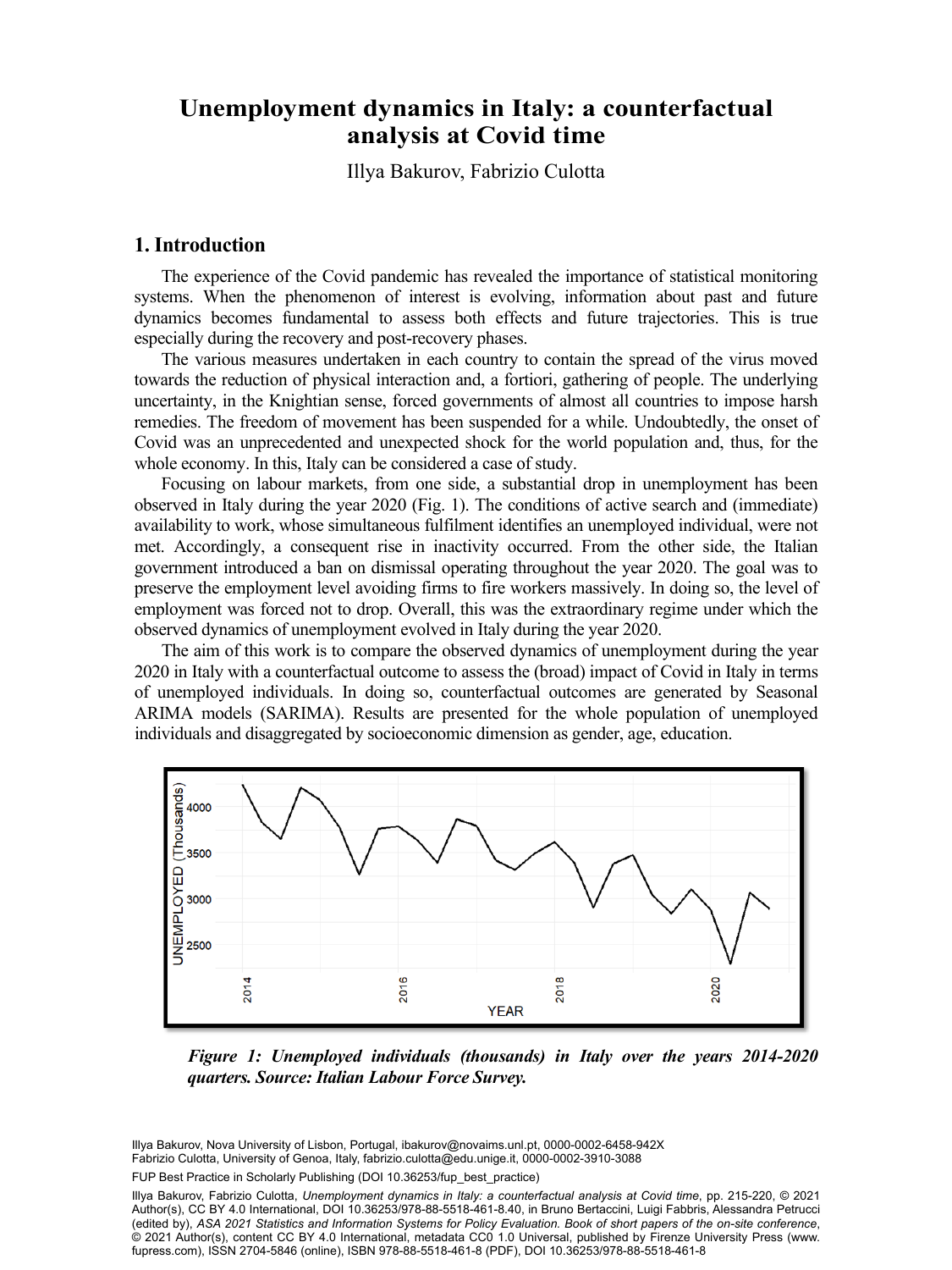#### **2. Data and Methods**

This work adopts data from the Italian Labour Force Survey (Rilevazione sulle Forze di Lavoro, hereafter ILFS, for the years 2014-2020 at quarterly frequency focusing on working age population, i.e. aged 15-64 years, is considered. Raw (not smoothed) data covering the period 2014-2019 are used to train SARIMA models to forecast the four quarters of year 2020 (see Hyndman and Athanasopoulos, 2018, as a reference book). It is implicitly assumed that the first quarter of 2020 is the first period affecting unemployment dynamics, that is training data are not affected by the treatment. Estimated projections are then compared with observed values. The causal impact of Covid will be then defined as the difference between what is observed during the 2020 quarters (under the influence of Covid measures) and what would have been observed (in the absence of Covid measures). This empirical exercise is performed not only for the total population but also for eleven socioeconomic groups: two by gender (males and females), five by age (15-24, 25-34, 35-44, 45-54, 55-64), four by educational level (primary, lower and upper secondary, tertiary). The analysis is performed in *R* with help of the package *fpp2* (Hyndman et al., 2020).

Diagnostics analyses are also performed and available upon requests. In particular, trend-cycle decompositions visually suggest that each series exhibits strong seasonality which however is stable in variance over time. The visual inspection suggests that both seasonal and first differencing could take place. Therefore, we run a sequence of Kwiatkowski-Phillips-Schmidt-Shin (KPSS) test (Kwiatkowski et al., 1992) for the null hypothesis of stationarity in the data, and we look for the evidence of rejection. Results from KPSS tests confirm that both seasonal and first differencing should take place. Model orders are selected by inspecting PACF and ACF. The winner model has been selected based on common information criteria AIC and BIC. Estimated models are reported below (Table 1).

| <b>Profile</b>         | ARIMA (p,d,q)(P,D,Q)m             | <b>Drift</b> |
|------------------------|-----------------------------------|--------------|
| Total                  | ARIMA (0,0,0)(0,1,1)4             | Included     |
| Female                 | ARIMA $(0,0,0)(0,1,1)4$           | Included     |
| Male                   | ARIMA $(0,0,0)(0,1,1)4$           | Included     |
| Aged 15-24             | ARIMA (0,0,0)(0,1,1)4             | Included     |
| Aged 25-34             | ARIMA (0,0,0)(0,1,1)4             | Included     |
| Aged 35-44             | ARIMA $(0,0,0)(0,1,1)_4$          | Included     |
| Aged 45-54             | ARIMA $(2,1,0)(0,1,1)$ 4          | Excluded     |
| Aged 55-64             | ARIMA (0,0,1)(0,1,0)4             | Included     |
| Primary                | ARIMA (0,0,0)(0,1,0)4             | Included     |
| Lower Secondary        | ARIMA (0,0,0)(0,1,1)4             | Included     |
| <b>Upper Secondary</b> | ARIMA (0,0,0)(0,1,1)4             | Included     |
| Tertiary               | ARIMA (6,0,0)(0,1,1) <sub>4</sub> | Included     |

### *Table 1: Estimated Seasonal ARIMA (SARIMA) models. Drift refers to the time-invariant intercept component.*

The resulting error components are distributed as white noise. Results from Ljung-Box suggest accepting null hypothesis of serially uncorrelated errors. Accordingly, we use such model specifications to produce the counterfactual trajectories for the 2020 quarters.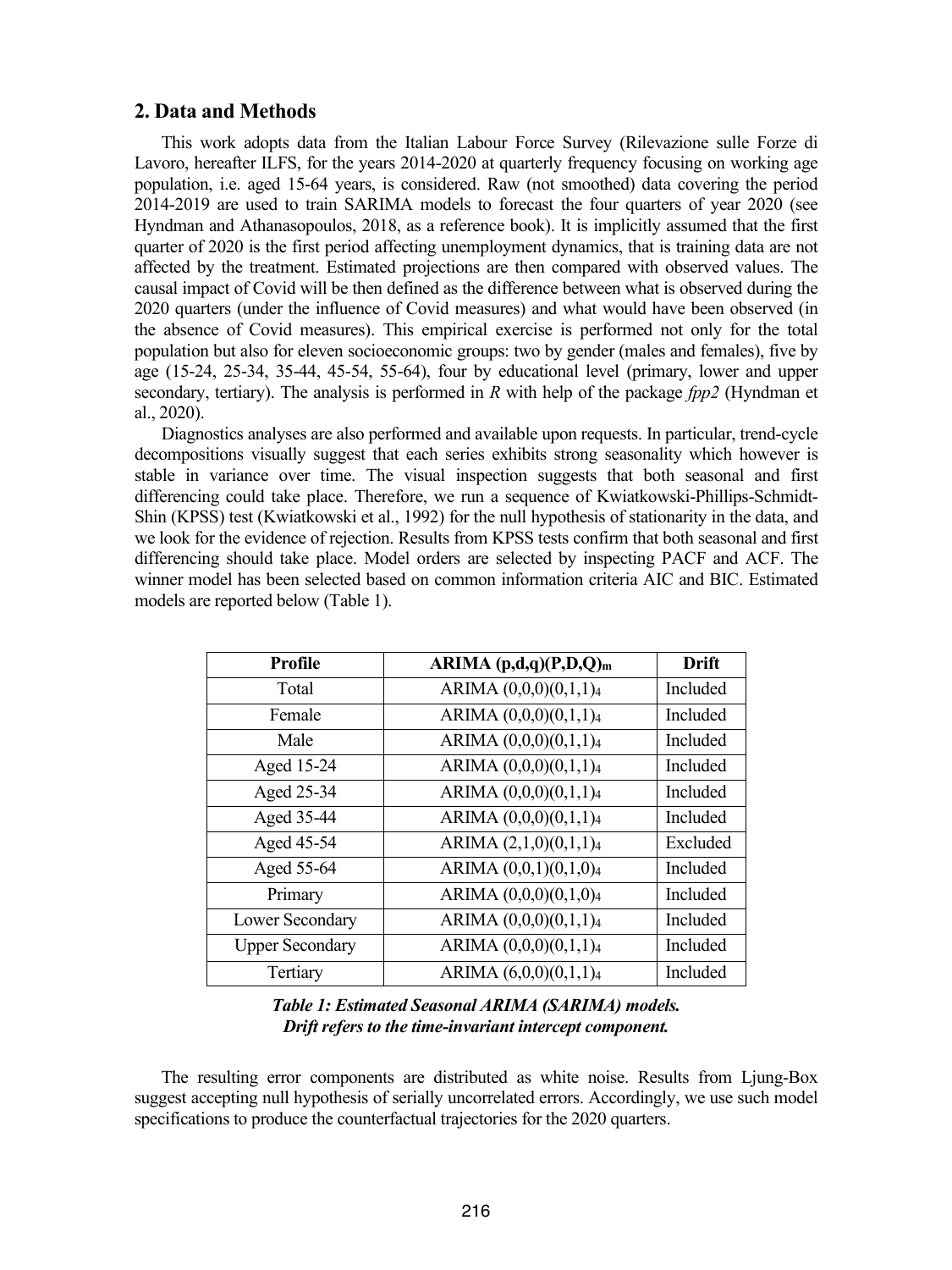### **3. Results**

Results are reported in figures 2-5. For sake of graphical clarity, confidence intervals are provided only for the total profile (Fig. 2). For the other profiles, they are available upon requests.



*Figure 2: Total profile. Observed (FITTED=F) vs Forecast (FITTED=T) at Covid time (COVID19=T). Source: authors' own elaborations on ILFS data.*



*Figure 3: Gender Profiles. Observed (FITTED=F) vs Forecast (FITTED=T) at Covid time (COVID19=T). Source: authors' own elaborations on ILFS data.*



*Figure 4: Age profiles. Observed (FITTED=F) vs Forecast (FITTED=T) at Covid time (COVID19=T). Source: authors' own elaborations on ILFS data.*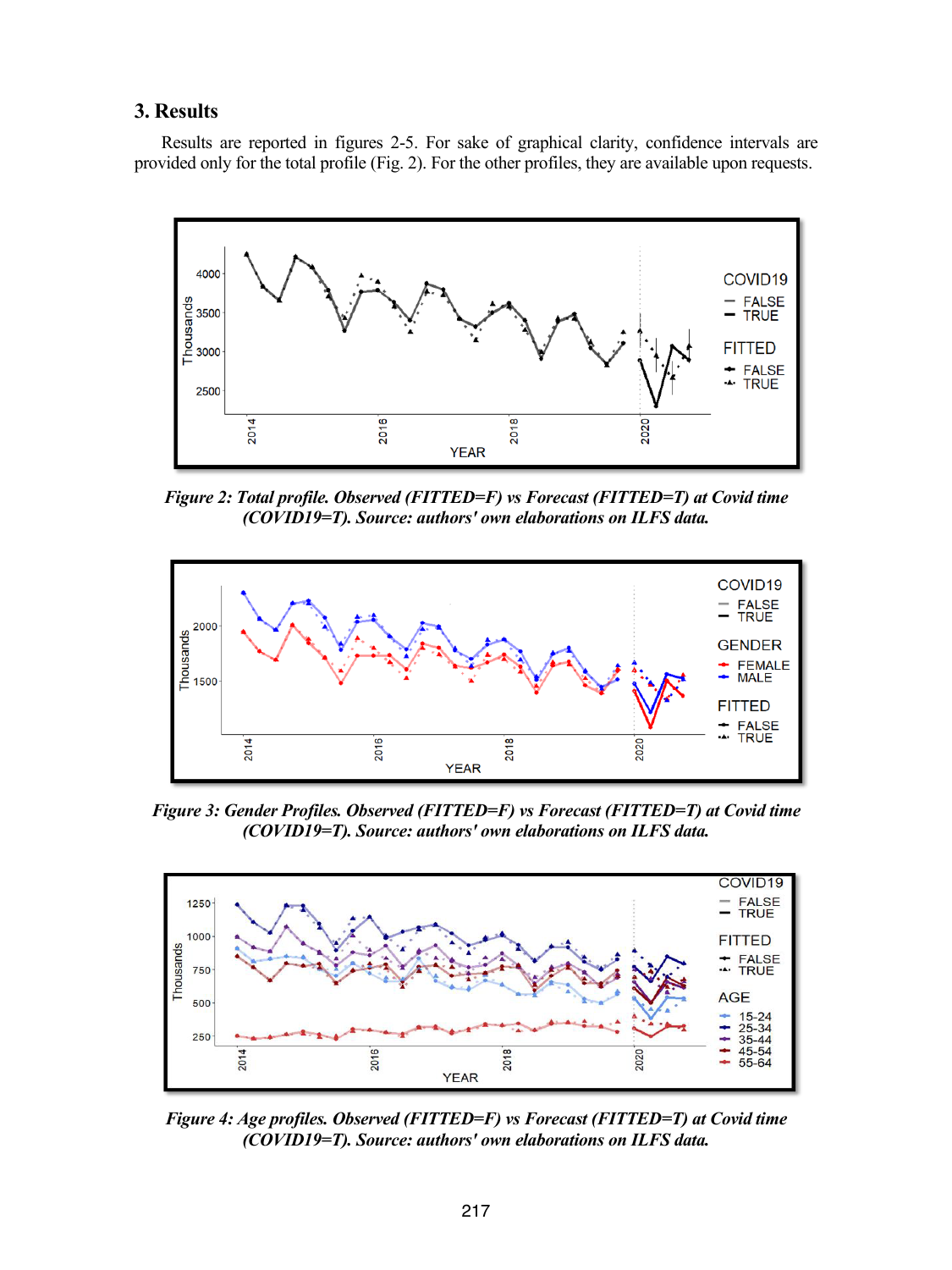

*Figure 5: Education profiles. Observed (FITTED=F) vs Forecast (FITTED=T) at Covid time (COVID19=T). Source: authors' own elaborations on ILFS data.*

All profiles depicted above share some general features. The difference between observed and forecast values, i.e. the impact of Covid on the number of unemployed, is negative during the first quarter of 2020. The difference is even larger (in absolute value) during the second quarter of 2020, where the impact of Covid in 2020 led a relevant drop in the number of unemployed. The difference is positive at the third quarter, coinciding with the summer season, and becomes negative during the fourth.

Results are also displayed in a tabular format (Table 2). The largest impact of Covid on unemployed workers corresponds to 2020-Q2 (-652000). This drop is concentrated among females (-385000, about 60% of the total drop). Across age classes, 45-54 reports the largest reduction (-237000, around 36%). Whereas unemployed with lower secondary education are the educational group (-295000, 45%). During the third quarter of 2020, the raise in unemployed occurred (410000). Of such a raise, men were the majority (242000, 60%). The age class 25-34 shows the largest share (153000, 37%). Similarly, the largest increase is observed for the upper secondary educational group (238, 58%). Overall quarters, it results that the drop in unemployment caused by Covid during the year 2020 regarded women more than men especially from the second quarter. Among the age groups, Covid had an impact especially on unemployed individuals aged 45-54. Across educational levels, following this logic, individuals without a tertiary education were affected the most.

#### **4. Conclusions**

This work studies the impact of Covid pandemic, and related measures, on the number of unemployed workers during the 2020 quarters in Italy. Observed and counterfactual outcomes are compared to identify the causal impact of the onset of Covid since the first quarter of 2020.

In doing so, counterfactual outcomes are produced by means of SARIMA models applied to different socioeconomic groups in the population of unemployed. The causal impact is then measured as difference between observed and forecast values. Results confirms that the drop in unemployment caused by Covid was heterogenous, i.e. not homogenously distributed in the population. Females, individuals aged 45-54 and those with secondary educational levels were those groups associated with the highest drop.

In general, the counterfactual analysis is used as a tool to identify causal mechanism. In the case of this work, the (macro-)econometric model is also offered as a (simple) policy statistical tool. It can be used to identify future patterns and to reason on possible thresholds or rebounds. It can offer an informative, yet statistical, support to face important decisions under uncertainty. Possibly, it can reveal insights for future planning.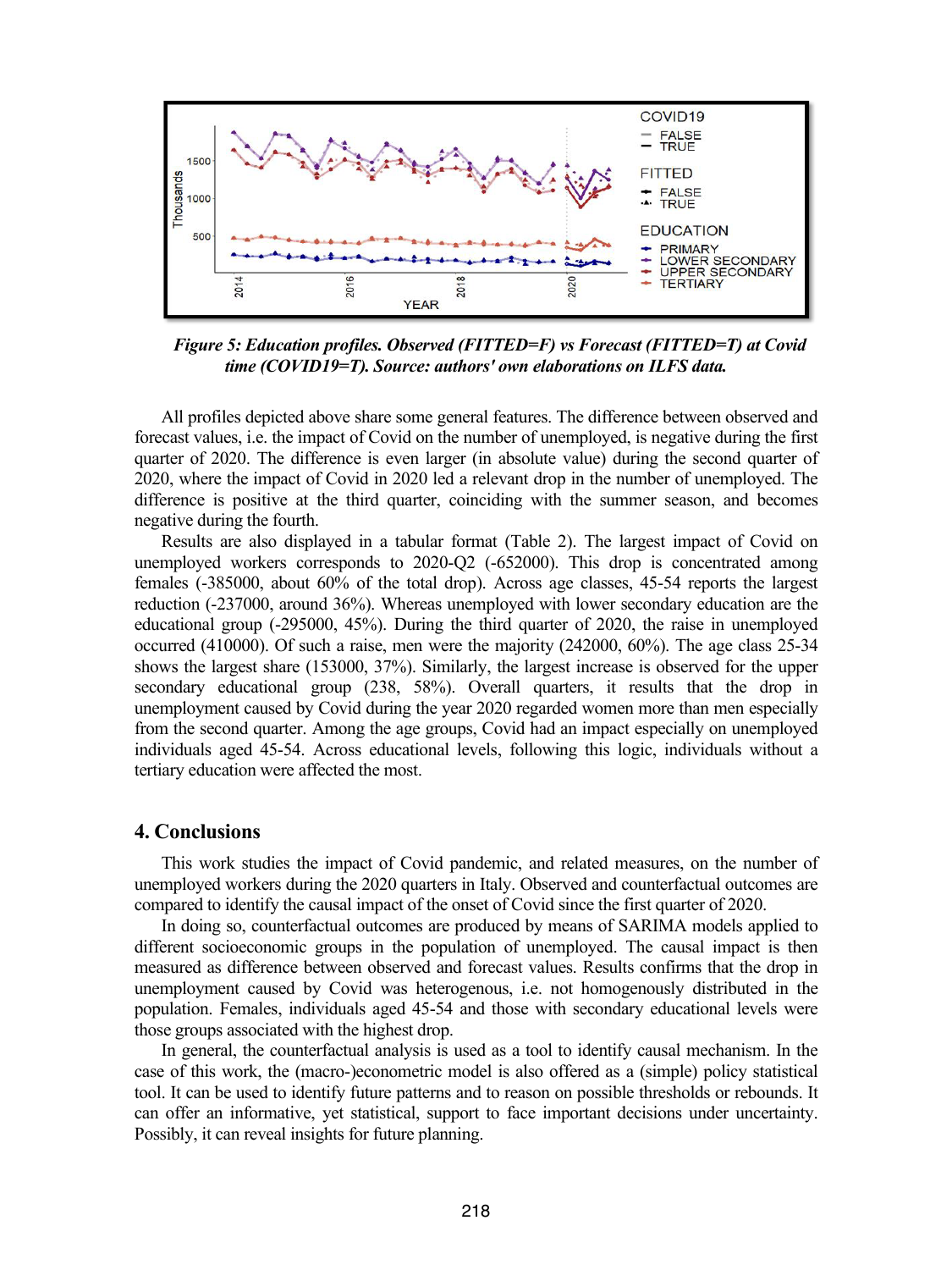| <b>PROFILE</b>             | <b>Source</b>       | 2020-Q1 | $2020 - Q2$ | 2020-Q3 | 2020-Q4 |
|----------------------------|---------------------|---------|-------------|---------|---------|
| <b>Total</b>               | Observed            | 2883    | 2295        | 3067    | 2891    |
|                            | Forecast            | 3261    | 2947        | 2657    | 3065    |
|                            | <b>Covid Impact</b> | $-378$  | $-652$      | 410     | $-174$  |
| <b>Female</b>              | Observed            | 1407    | 1078        | 1504    | 1366    |
|                            | Forecast            | 1597    | 1463        | 1337    | 1551    |
|                            | <b>Covid Impact</b> | $-190$  | $-385$      | 167     | $-185$  |
| <b>Male</b>                | Observed            | 1476    | 1217        | 1563    | 1525    |
|                            | Forecast            | 1664    | 1484        | 1321    | 1514    |
|                            | <b>Covid Impact</b> | $-188$  | $-267$      | 242     | 11      |
| <b>Aged 15-24</b>          | Observed            | 539     | 381         | 543     | 532     |
|                            | Forecast            | 529     | 450         | 437     | 524     |
|                            | <b>Covid Impact</b> | 10      | $-69$       | 106     | 8       |
| Aged $25-34$               | Observed            | 770     | 663         | 849     | 793     |
|                            | Forecast            | 892     | 780         | 696     | 798     |
|                            | <b>Covid Impact</b> | $-122$  | $-117$      | 153     | $-5$    |
| Aged $35-44$               | Observed            | 658     | 502         | 658     | 613     |
|                            | Forecast            | 748     | 682         | 576     | 657     |
|                            | <b>Covid Impact</b> | $-90$   | $-180$      | 82      | $-44$   |
| <b>Aged 45-54</b>          | Observed            | 609     | 500         | 693     | 628     |
|                            | Forecast            | 690     | 737         | 616     | 675     |
|                            | <b>Covid Impact</b> | $-81$   | $-237$      | $77\,$  | $-47$   |
| <b>Aged 55-64</b>          | Observed            | 307     | 249         | 324     | 325     |
|                            | Forecast            | 396     | 341         | 340     | 298     |
|                            | <b>Covid Impact</b> | $-89$   | $-92$       | $-16$   | 27      |
| <b>Primary Ed.</b>         | Observed            | 129     | 105         | 167     | 132     |
|                            | Forecast            | 54      | 158         | 137     | 149     |
|                            | <b>Covid Impact</b> | 75      | $-53$       | 30      | $-17$   |
| <b>Lower Secondary Ed.</b> | Observed            | 1136    | 877         | 1079    | 1142    |
|                            | Forecast            | 1287    | 1172        | 1021    | 1167    |
|                            | <b>Covid Impact</b> | $-151$  | $-295$      | 58      | $-25$   |
| <b>Upper Secondary Ed.</b> | Observed            | 1271    | 999         | 1364    | 1243    |
|                            | Forecast            | 1435    | 1265        | 1126    | 1378    |
|                            | <b>Covid Impact</b> | $-164$  | $-266$      | 238     | $-135$  |
| <b>Tertiary Ed.</b>        | Observed            | 348     | 314         | 457     | 374     |
|                            | Forecast            | 413     | 381         | 367     | 379     |
|                            | <b>Covid Impact</b> | $-65$   | $-67$       | 90      | $-5$    |

*Table 2: Counterfactual analysis on unemployment dynamics (thousands of individuals) in Italy at Covid time (2020 quarters). Covid impact is the difference between observed and forecast values. Source: authors' own elaborations on Italian Labour Force Survey data.*